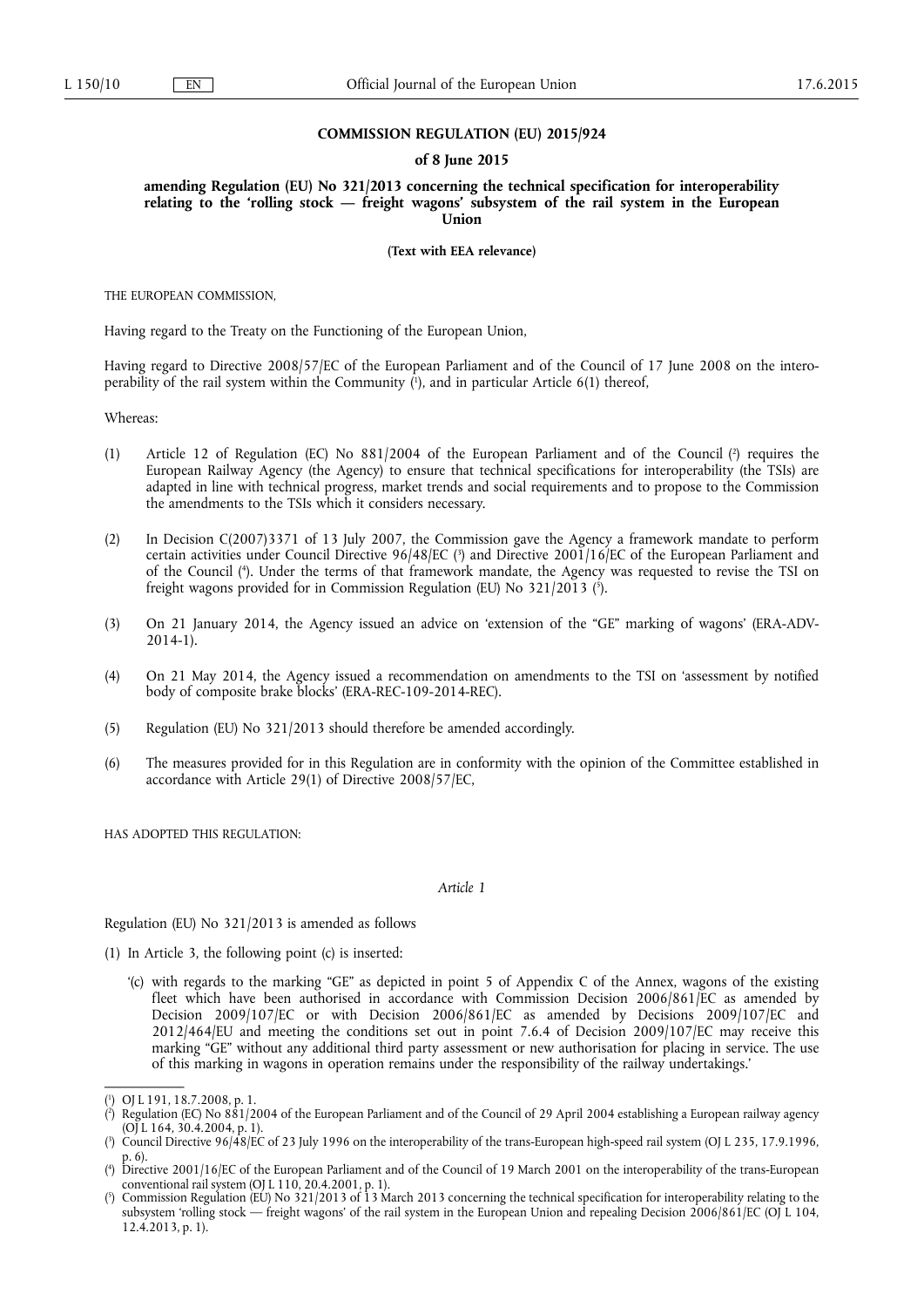(2) The following Articles 8a, 8b and 8c are inserted:

## *'Article 8a*

1. Notwithstanding the provisions in Section 6.3 of the Annex, an EC certificate of verification may be issued for a subsystem containing components corresponding to the "friction element for wheel tread brakes" interoperability constituent that does not have an EC declaration of conformity during a transition period of 10 years after the date of application of this Regulation, if the following conditions are met:

- (a) the component was manufactured before the date of application of this Regulation; and
- (b) the interoperability constituent has been used in a subsystem that had been approved and placed in service in at least one Member State before the date of application of this Regulation.

2. The production, upgrade or renewal of any subsystem using non-certified interoperability constituents shall be completed, including granting authorisation for placing in service of the subsystem, before the transition period set out in paragraph 1 expires.

- 3. During the transition period set out in paragraph 1:
- (a) the reasons for non-certification of any interoperability constituents shall be properly identified in the verification procedure for the subsystem referred to in paragraph 1; and
- (b) national safety authorities shall report in their annual report, as referred to in Article 18 of Directive 2004/49/EC, on the use of non-certified "friction element for wheel tread brakes" interoperability constituents in the context of authorisation procedures.

## *Article 8b*

1. Until the expiry of their current approval period, "friction element for wheel tread brakes" interoperability constituents listed in Appendix G of the Annex do not need to be covered by an EC declaration of conformity. During this period, "friction elements for wheel tread brakes" listed in Appendix G of the Annex shall be deemed to be compliant with this Regulation.

After their current approval period expires, "friction element for wheel tread brakes" interoperability constituents listed in Appendix G of the Annex shall be covered by EC declaration of conformity.

### *Article 8c*

1. Notwithstanding the provisions in Section 6.3 of the Annex, an EC certificate of verification may be issued for a subsystem containing components corresponding to the "friction element for wheel tread brakes" interoperability constituent that does not have an EC declaration of conformity during a transition period of 10 years after the expiry of the approval period of the interoperability constituent, if the following conditions are met:

- (a) the component was manufactured before the expiry of the approval period of the interoperability constituent; and
- (b) the interoperability constituent has been used in a subsystem that had been approved and placed in service in at least one Member State before the expiry of its approval period.

2. The production, upgrade or renewal of any subsystem using non-certified interoperability constituents shall be completed, including granting authorisation for placing in service of the subsystem, before the transition period set out in paragraph 1 expires.

- 3. During the transition period set out in paragraph 1:
- (a) the reasons for non-certification of any interoperability constituents shall be properly identified in the verification procedure for the subsystem referred to in paragraph 1; and
- (b) the national safety authorities shall report in their annual report, as referred to in Article 18 of Directive 2004/49/EC, on the use of non-certified "friction element for wheel tread brakes" interoperability constituents in the context of authorisation procedures.'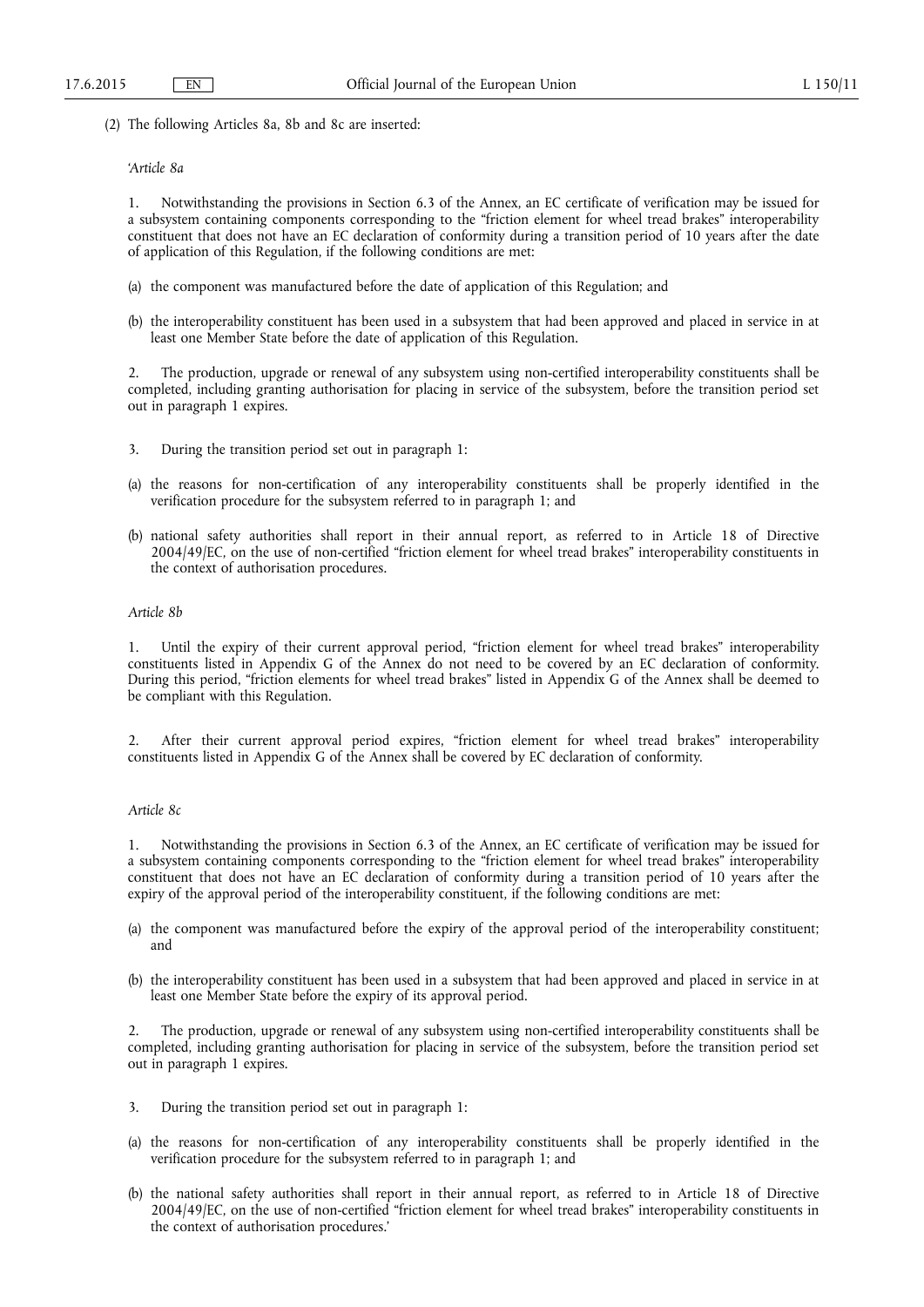(3) The following Article 9a is inserted:

*'Article 9a* 

The EC-type or EC design examination certificate for the "friction element for wheel tread brakes" interoperability constituent shall be valid for 10 years. During that period, new constituents of the same type may be placed on the market on the basis of an EC declaration of conformity that refers to this EC-type or EC design examination certificate.'

(4) In Article 10, paragraph 1 is replaced by the following:

'1. The Agency shall publish on its website the list of fully approved composite brake blocks for international transport referred to in Appendix G of the Annex, for the period in which these brake blocks are not covered by EC declarations.'

(5) The following Article 10a is inserted:

*'Article 10a* 

1. In order to keep pace with technological progress, innovative solutions may be required that do not comply with the specifications set out in the Annex and/or for which the assessment methods set out in the Annex cannot be applied. In that case, new specifications and/or new assessment methods associated with those innovative solutions shall be developed.

2. Innovative solutions may be related to the "rolling stock — freight wagons" subsystem, its parts and its interoperability constituents.

3. If an innovative solution is proposed, the manufacturer or his authorised representative established within the Union shall declare how it deviates from or complements the relevant provisions of this TSI and shall submit the deviations to the Commission for analysis.

4. The Commission shall deliver an opinion on the innovative solution proposed. If this opinion is positive, the appropriate functional and interface specifications and the assessment method, which must be included in the TSI in order to allow the use of this innovative solution, shall be developed and subsequently integrated in the TSI during the revision process carried out pursuant to Article 6 of Directive 2008/57/EC. If the opinion is negative, the innovative solution proposed shall not be applied.

5. Pending the review of the TSI, the positive opinion delivered by the Commission shall be considered an acceptable means of compliance with the essential requirements of Directive 2008/57/EC and may therefore be used for the assessment of the subsystem.'

(6) The Annex to Regulation (EU) No 321/2013 is amended in accordance with the Annex to this Regulation.

*Article 2* 

This Regulation shall enter into force on the twentieth day following that of its publication in the *Official Journal of the European Union*.

It shall apply from 1 July 2015.

This Regulation shall be binding in its entirety and directly applicable in the Member States.

Done at Brussels, 8 June 2015.

*For the Commission The President*  Jean-Claude JUNCKER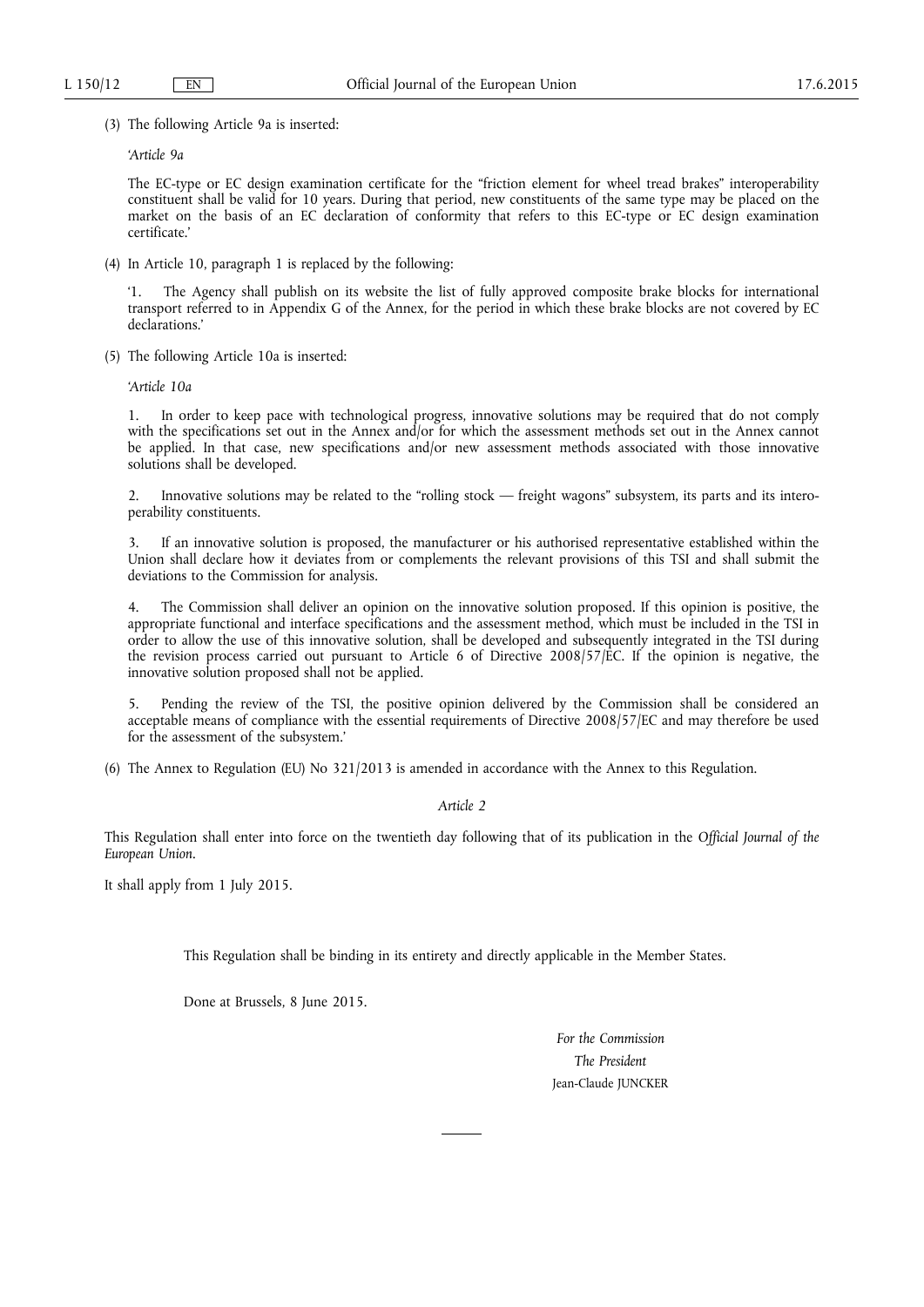#### *ANNEX*

The Annex to Regulation (EU) No 321/2013 (WAG TSI) is amended as follows:

(1) In Chapter 3 'Essential requirements', the following row is inserted in Table 1 below the row containing the text '4.2.4.3.4' in the cell in the 'Point' column:

| 4.2.4.3.5 | Friction elements for wheel $\vert$ 1.1.1, 1.1.2, $\vert$<br>tread brakes | 1.1.3, 2.4.1 |  | 2.4.3 |
|-----------|---------------------------------------------------------------------------|--------------|--|-------|
|           |                                                                           |              |  |       |

- (2) Chapter 4 'Characterisation of the subsystem' is amended as follows:
	- (a) in point 4.2.1, the third subparagraph is deleted;
	- (b) the following point 4.2.4.3.5 is inserted:
		- '4.2.4.3.5. *F riction elements for wheel tread b rakes*

The friction element for wheel tread brakes (i.e. brake block) generates brake forces by friction when engaged with the wheel tread.

If wheel tread brakes are used the characteristics of the friction element shall contribute reliably to achieving the intended brake performance.

The demonstration of conformity is described in point 6.1.2.5 of this TSI.'

- (3) Chapter 5 'Interoperability constituents' is amended as follows:
	- (a) section 5.2 is replaced by the following:

# '5.2. **Innovative solutions**

As stated in Article 10a, innovative solutions may require new specifications and/or new assessment methods. Such specifications and assessment methods shall be developed using the process described in point 6.1.3 whenever an innovative solution is envisaged for an interoperability constituent.';

- (b) the following point 5.3.4a is added:
	- '5.3.4a. *Friction element for wheel tread brakes*

The friction element for wheel tread brakes shall be designed and assessed for an area of use defined by:

- dynamic friction coefficients and their tolerance bands,
- minimum static friction coefficient,
- maximum permitted brake forces applied on the element,
- suitability for train detection by systems based on track circuits,
- suitability for severe environmental conditions.

A friction element for wheel tread brakes shall comply with the requirements defined in point 4.2.4.3.5. These requirements shall be assessed at IC level.'

- (4) Chapter 6 'Conformity assessment and EC verification' is amended as follows:
	- (a) in Table 8, the following new row is added below the row containing the text 'Module CH1':

| 'Module CV | Type validation by in-service experience (suitability for use)' |  |
|------------|-----------------------------------------------------------------|--|
|------------|-----------------------------------------------------------------|--|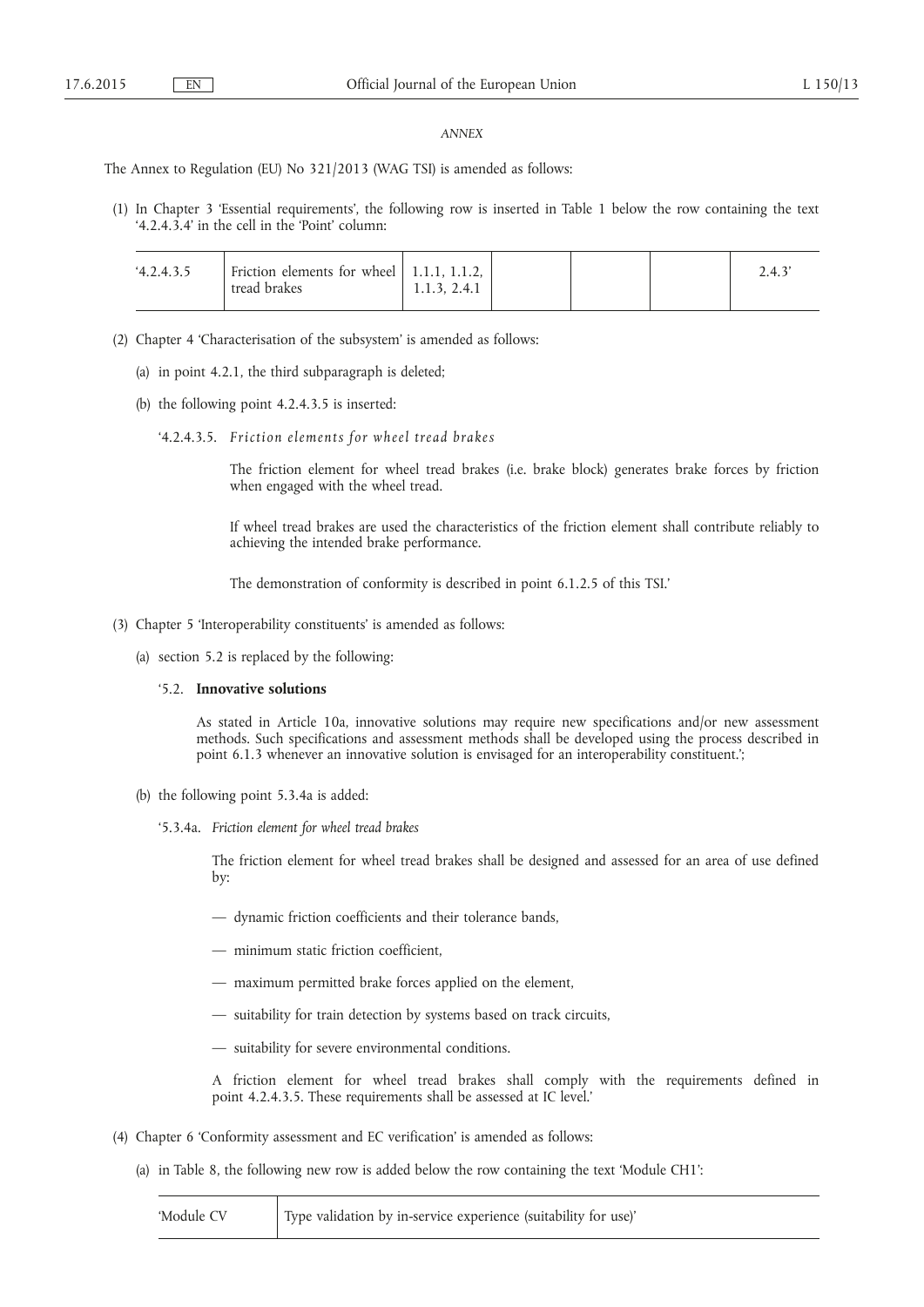### (b) Table 9 is amended as follows:

# *'Table 9*

| Point     | Constituent                                | Modules       |           |           |           |                 |           |  |
|-----------|--------------------------------------------|---------------|-----------|-----------|-----------|-----------------|-----------|--|
|           |                                            | CA1 or<br>CA2 | $CB + CD$ | $CB + CF$ | <b>CH</b> | CH <sub>1</sub> | <b>CV</b> |  |
| 4.2.3.6.1 | Running gear                               |               | X         | X         |           | X               |           |  |
|           | Running gear - established                 | X             |           |           | X         |                 |           |  |
| 4.2.3.6.2 | Wheelset                                   | $X(*)$        | X         | X         | $X(*)$    | X               |           |  |
| 4.2.3.6.3 | Wheel                                      | $X(*)$        | X         | X         | $X(*)$    | X               |           |  |
| 4.2.3.6.4 | Axle                                       | $X(*)$        | X         | X         | $X(*)$    | X               |           |  |
| 4.2.4.3.5 | Friction element for wheel<br>tread brakes | $X(*)$        | X         | X         | $X(*)$    | X               | $X$ (**)  |  |
| 5.3.5     | Rear-end signal                            | X             |           |           | X         |                 |           |  |

# **Modules to be applied for interoperability constituents**

(\*) Modules CA1, CA2 or CH may be used only in the case of products placed on the market, and therefore developed, before the entry into force of this TSI, provided that the manufacturer demonstrates to the NoBo that design review and type examination were performed for previous applications under comparable conditions, and are in conformity with the requirements of this TSI; this demonstration shall be documented, and is considered as providing the same level of proof as module CB or design examination according to module CH1.

(\*\*) Module CV shall be used in case the manufacturer of friction element for wheel tread brakes has no sufficient return of experience (according to its own judgment) for the proposed design'

(c) the following point 6.1.2.5 is inserted below point 6.1.2.4:

'6.1.2.5. Friction elements for wheel tread brakes

The demonstration of conformity of friction elements for wheel tread brakes shall be carried out by determining the following friction element properties in accordance with the European Railway Agency (ERA) technical document ERA/TD/2013-02/INT version 2.0 of XX.XX.2014 published on the ERA website (<http://www.era.europa.eu>):

- dynamic friction performance (chapter 4);
- static friction coefficient (chapter 5);
- mechanical characteristics including properties in respect to shear strength test and flexural strength test (chapter 6).

Demonstration of the following suitabilities shall be carried out in accordance with chapters 7 and/or 8 of the ERA technical document ERA/TD/2013-02/INT version 2.0 of XX.XX.2014 published on the ERA website [\(http://www.era.europa.eu](http://www.era.europa.eu)), if the friction element is intended to be suitable for:

- train detection by systems based on track circuits; and/or
- severe environmental conditions.

If a manufacturer does not have sufficient return of experience (according with its own judgement) for the proposed design, the type validation by in-service experience procedure (module CV) shall be part of the assessment procedure for suitability for use. Before commencing in-service tests, a suitable module (CB or CH1) shall be used to certify the design of the interoperability constituent.

The in-service tests shall be organised on request from the manufacturer, who must obtain agreement from a railway undertaking that will contribute to such an assessment.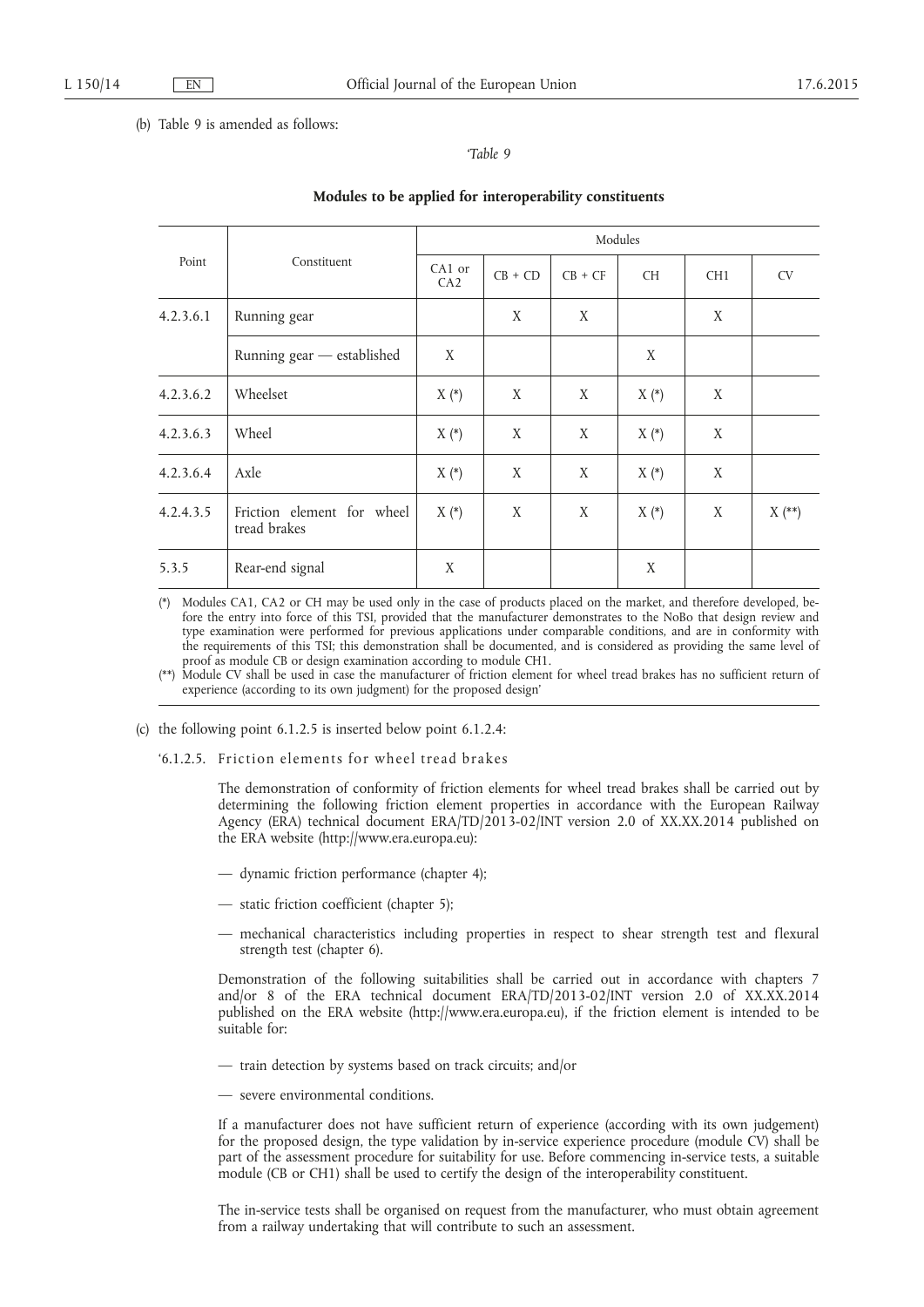The suitability for train detection by systems based on track circuits for friction elements intended to be used in subsystems beyond the scope set out in chapter 7 of the ERA technical document ERA/TD/2013-02/INT version 2.0 of XX.XX.2014 published on the ERA website ([http://www.era.](http://www.era.europa.eu)  [europa.eu\)](http://www.era.europa.eu) may be demonstrated using the procedure for innovative solutions described in point 6.1.3.

The suitability for severe environmental conditions by a dynamometer test for friction elements intended to be used in subsystems beyond the scope set out in clause 8.2.1 of the ERA technical document ERA/TD/2013-02/INT version 2.0 of XX.XX.2014 published on the ERA website ([http://](http://www.era.europa.eu)  [www.era.europa.eu\)](http://www.era.europa.eu) may be demonstrated using the procedure for innovative solutions described in point 6.1.3.'

- (d) point 6.1.3 is replaced by the following:
	- '6.1.3. *Innovative solutions*

If an innovative solution referred to in Article 10a is proposed for an interoperability constituent, the manufacturer or his authorised representative established within the Union shall apply the procedure set out in Article 10a.'

(e) in point 6.2.2.3, the third subparagraph is replaced by the following:

'As an alternative to performing on-track tests on two different rail inclinations, as set out in clause 5.4.4.4 in EN 14363:2005, tests may be carried out on only one rail inclination, if it is demonstrated that the tests cover the range of contact conditions as set out in section 1.1 of ERA technical document ERA/TD/2013/01/INT version 1.0 of 11.2.2013 published on the ERA website [\(http://www.era.europa.eu\)](http://www.era.europa.eu).'

- (f) point 6.2.3 is replaced by the following:
	- '6.2.3. *Innovative solutions*

If an innovative solution referred to in Article 10a is proposed for the "rolling stock — freight wagons" subsystem, the applicant shall apply the procedure set out in Article 10a.'

- (5) In chapter 7 'Implementation', point 7.1.2(j), the second sentence is deleted.
- (6) In Appendix A, the last row of Table A.1 is deleted.
- (7) Appendix C is amended as follows:
	- (a) in section 9, indent (l) is replaced by the following:
		- '(l) If the brake system requires a "friction element for wheel tread brakes" interoperability constituent, the interoperability constituent shall, in addition to the requirements of point 6.1.2.5, comply with UIC leaflet 541-4:2010. The manufacturer of the friction element for wheel tread brakes, or his authorised representative established within the Union, shall in that case obtain the UIC approval.'
	- (b) in section 14, the second subparagraph is replaced by the following:

'With regard to the use of wheel tread brake systems, this condition is deemed to be met if the "friction element for wheel tread brakes" interoperability constituent is, in addition to the requirements of point 6.1.2.5, compliant with UIC leaflet 541-4:2010, and if the wheel:

- is assessed in accordance with point 6.1.2.3; and
- fulfils the conditions of Section 15 of Appendix C.'
- (8) Appendix D is amended as follows:
	- (a) the following rows are inserted below the row containing the text 'Parking brake | 4.2.4.3.2.2' in the cell in the 'Characteristics to be assessed' column:

| 'Friction elements for wheel tread brakes   4.2.4.3.5 |         |                                                                                |  |
|-------------------------------------------------------|---------|--------------------------------------------------------------------------------|--|
|                                                       | 6.1.2.5 | ERA technical document ERA/TD/2013-   All'<br>02/INT version 2.0 of XX.XX.2014 |  |